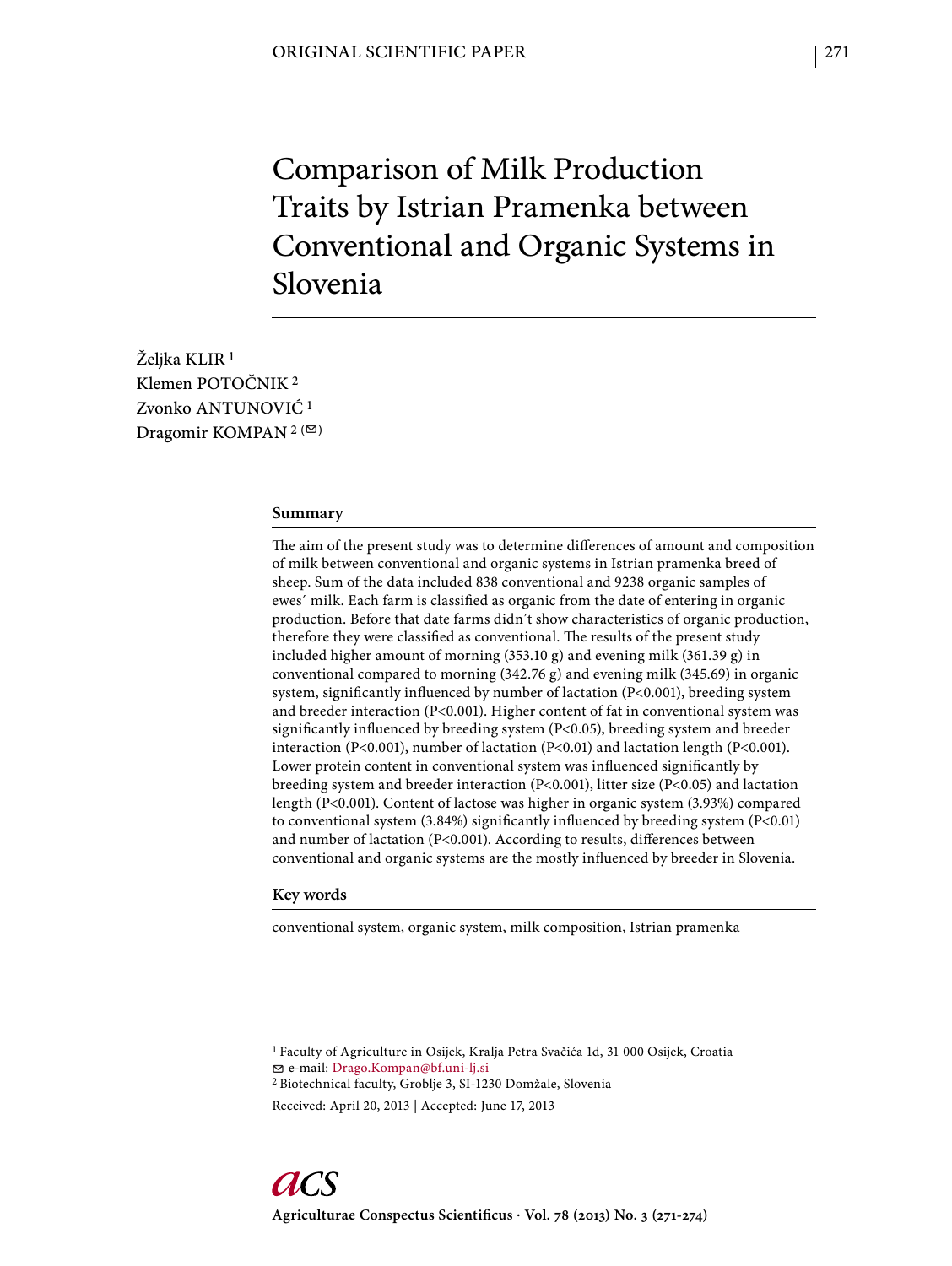#### **Introduction**

Istrian pramenka is Croatian (Mioč et al., 2009) and Slovenian (Kompan et al., 1999) autochthonous breed of sheep. It is traditionally bred in Slovenia regions of Karst and Istria (Kužner et al., 2005) as well as in Istrian peninsula, the part of Croatia. Despite the fact that, in original, Istrian pramenka belongs to breeds of combined production (milk-meat-wool), according to aim of production, breeding goal and production traits it can be classified as typical dairy breed (Vrdoljak et al., 2012). The autochthonous breeds are well adaptable and resistant on the environmental conditions of certain area, therefore suitable for organic farming. According to Vrdoljak et al. (2012) Istrian pramenka, by efficiency of milk production, may be compared with the breeds with highest milk production in the world.

By developing of organic agriculture it is possible to reduce the negative influence of agricultural technology on environment and to improve the quality of obtained products, because of the use of pesticides, organic compounds, exciters for growing, veterinary drugs and antibiotics are restricted in organic agriculture (Zagorska and Ciprovica, 2008). Results from literature showed very contradictory differences in amount and milk composition between conventional and organic farming system, although some of them showed no significant differences. Results are different from case to case. Battaglini et al. (2009) found significant (P<0.05) differences between milk yield of cows raised on organic pasture in comparison with cows´ milk of pastures in conventional system that had lower milk yield. These authors also found significant higher milk content of protein in conventional system, but no significant differences in content of fat and lactose between organic and conventional systems. In contrary, Kastelic and Kompan (2008) found significantly (P<0.001) higher milk yield of ewes in conventional system compared to organic. However, Olivo et al. (2005) found significantly (P<0.05) higher milk yield from cows in agro-ecological system compared to conventional system. Pirisi et al. (2001) found significant (P<0.01) higher milk yield from ewes in organic system compared to conventional (1.44:1.12 kg). In the study by Zagorska and Ciprovica (2008) the content of fat and lactose was higher in organic cows´ milk samples.

According to mentioned data the aim of the present research was to determine significant differences in ewes' milk yield and milk composition of the Istrian pramenka between conventional and organic systems in farms of Slovenia from the data collected during 12 years.

# **Material and methods**

The present research is based on the data from Slovenian selection program for sheep. Data were selected from conventional and organic dairy farms of Istrian pramenka sheep. Milk recording from conventional farms were carried out from year 2000 until 2010, while in organic farms were from 2001 until 2012 year. Each farm is classified as organic from the date of entering in organic production. Before that date, in our study, farms and the data from that time were classified as conventional. Sum of the data included 838 conventional and 9238 organic samples of ewes' milk. The basic information about farms and some dairy traits are given in table 1.

|                          | Table 1. Basic farm differences and some dairy traits |  |  |
|--------------------------|-------------------------------------------------------|--|--|
| between breeding systems |                                                       |  |  |

| Indicators                      | Breeding system            |           |  |  |  |
|---------------------------------|----------------------------|-----------|--|--|--|
|                                 | Conventional               | Organic   |  |  |  |
| Number of sheep                 | 116                        | 885       |  |  |  |
| Number of farms                 | 3                          | 4         |  |  |  |
| The year of dairy control       | 2000-2010                  | 2001-2012 |  |  |  |
| Average lactation length (days) | 213.97                     | 197.30    |  |  |  |
| Average number of lactation     | 2.21                       | 3.15      |  |  |  |
| Farm number                     | Number of samples per farm |           |  |  |  |
| 252                             | 566                        | 1879      |  |  |  |
| 417                             | 245                        | 293       |  |  |  |
| 325                             | 27                         |           |  |  |  |
| 289                             |                            | 6353      |  |  |  |
| 312                             |                            | 713       |  |  |  |
| Total number of samples         | 838                        | 9238      |  |  |  |

The farms had season production, and lambing in the beginning of year. Lambs were suckling 60-90 days followed by machine milking. During winter ewes were in barn while in organic system ewes had also fenced outlet near barn. Feeding for all ewes was based on the hay except a month before lambing when they were fed with 0.5-0.6 kg of concentrates. In organic production feedstuffs were organic origin. In the beginning of milking all the ewes were on the pastures in the Slovenian Karst area at the altitude of 300-1000 m. Milking was conducted two times per day (morning and evening milking) from April until July, and once per day in the August. After that, rams were placed in the herd of ewes for the mating.

Two organic farms were conventional before entering in organic production. After transfer from conventional to organic system farms used organic concentrates in the diets of ewes, and used the mineral fertilizer for the feed production, as well as treatment against parasites according to criteria of the Council Regulations of the European Union.

Studied traits were: yield of morning milk, yield of evening milk, content of fat, protein and lactose in every sample of milk. Morning milk yield (MM), evening milk (NM), content of fat (F), content of protein (P) and content of lactose (L) were analysed with a linear statistic model (GLM procedure, SAS, 9.3) using breeding system (S), S\*B (breeding system\*breeder), number of lactation (NL), litter size (LS) and lactation length (LL) as fixed variables. We estimated the LSMEAN of the investigated variables.

## **Results and discussion**

The results from the present research are presented in table 2. The amount of milk, both morning and evening samples were not influenced by breeding system which is in accordance with Martinez et al. (2009). Amount of milk was higher in conventional system, significantly influenced by number of lactation (P<0.001), breeding system and breeder interaction (P<0.001). In conventional system 92% of ewes were from 1<sup>st</sup> to 4<sup>th</sup> lactation compared to animals from organic system where there were 76% animals in mentioned number lactation. Gabiña et al. (1993.) observed that milk yield of ewes increase from 1st to 4th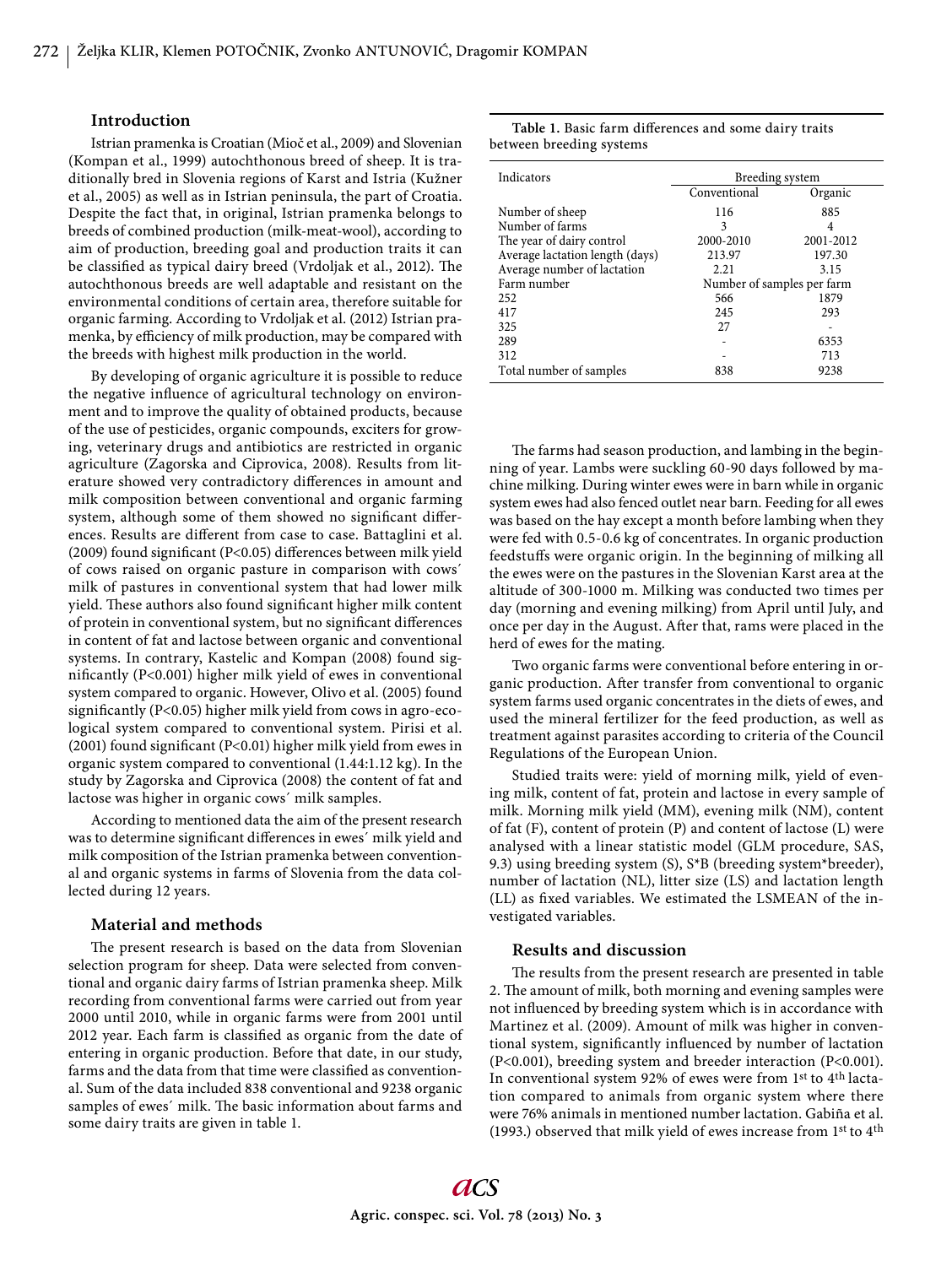Table 2. Number of milk samples and mean values between conventional and organic breeding systems, with significance level influenced by breeding system, breeding system and breeder interaction, number of lactation, litter size, and lactation length on the composition and amount of milk

| Indicators |              | Breeding system |         |        | Effects (Significance) |           |           |           |           |           | $R^2$ |
|------------|--------------|-----------------|---------|--------|------------------------|-----------|-----------|-----------|-----------|-----------|-------|
|            | Conventional |                 | Organic |        |                        |           |           |           |           |           |       |
|            | N            | LSMean          | N       | LSMean |                        | $S^*B$    | NL        | LS        | LL        | $LL^*LL$  |       |
| MM(g)      | 835          | 353.10          | 9114    | 342.76 | <b>NS</b>              | $***$     | $***$     | <b>NS</b> | <b>NS</b> | <b>NS</b> | 0.083 |
| NM(g)      | 832          | 361.39          | 8401    | 345.69 | NS                     | $***$     | $***$     | <b>NS</b> | <b>NS</b> | <b>NS</b> | 0.081 |
| F(%)       | 832          | 7.72            | 8852    | 7.48   | $\ast$                 | $***$     | $**$      | <b>NS</b> | $***$     | $***$     | 0.083 |
| P(% )      | 833          | 6.06            | 8852    | 6.13   | NS                     | $***$     | <b>NS</b> | *         | $***$     | $***$     | 0.047 |
| $L(\%)$    | 822          | 3.84            | 8849    | 3.93   | $**$                   | <b>NS</b> | $***$     | NS        | <b>NS</b> | NS        | 0.957 |

MM-morning milk; NM-evening milk; F-fat content; P-protein content; L-lactose content; N-number of samples; S-breeding system; B-breeder; NL-number of lactation; LS-litter size; LL-lactation length; NS-not significant;\*\*\*P<0,001; \*\*P<0,01; \*P<0,05

lactation progressively and after that milk yield is decreasing, which agrees with results from our study. Breeding systems and breeder interaction significantly (P<0.001) influenced the amount of morning and evening milk, as well as content of fat and protein. The reason for this is the fact that organic farms differed in many aspects from the conventional systems, although there were considerable individual differences in farm management (Bloksma et al. 2008).

Fat content was 7.72% and 7.48% in conventional and organic system, respectively. Higher content of fat was significantly influenced by breeding system  $(P<0.05)$  which is in accordance with results obtained in cows´ milk by Olivo et al. (2005) and Slots et al. (2009). Higher content of fat in conventional system was also influenced significantly ( $P<0.01$ ) by number of lactation which is in accordance with results of Kremer et al. (1996) that observed increasing fat content of sheep with increase of age or number of lactation. Ewes from conventional system, in our study, were in a lactation in average for 213.97 days compared to ewes from organic system that were in lactation period for 197.30 days that means more milk and lower content of fat and protein. Although, results from our research showed higher content of fat in conventional milk where amount of milk was higher. It may be due to feeding cause content of proteins and fats are influenced by feeding the most (Toledo et al., 2003).

Higher amount of milk is in negative correlation with content of protein that was observed by Vrdoljak et al. (2012) in Istrian pramenka. Ewes in organic system had significantly  $(P<0.001)$ higher protein content influenced by shorter lactation length. Pacinovski et al. (2007) observed higher content of protein in Awassi ewes with shorter length of lactation.

Content of lactose was higher in organic system (3.93%) compared to conventional system (3.84%). There was a significant  $(P<0.01)$  influence of breeding system on the content of lactose which is in accordance with Kastelic and Kompan (2008) and Olivo et al. (2005). Significant influence of number of lactation on the lactose content was may be due to higher number of ewes that were in 5th to 11th lactation. Mentioned ewes had lower content of milk fat compered to conventional ewes. In our research lactose content was in opposite connection with fat content. Antunović et al. (2001) observed negative correlation between content of milk fat and content of lactose.

# **Conclusion**

The results of the research showed higher amount of milk in conventional compared to organic system. Differences between conventional and organic systems in amount of milk, fat and protein content were mostly influenced by breeder and it differs from farm to farm in Slovenia. Breeding system had influence only on the content of fat and lactose resulting in decrease of fat and increase of lactose in organic milk.

### **References**

- Antunović Z., Steiner Z., Senčić Đ., Mandić M., Klapec T. (2001). Changes in ewe milk composition depending on lactation stage and feeding season. Czech J Anim Sci 46: 75-82
- Battaglini L. M., Renna M., Garda A., Lussiana C., Malfatto V., Mimosi A., Bianchi M. (2009). Comparing milk yield, chemical properties and somatic cell count from organic and conventional mountain systems. Ital J Anim Sci 8: 384-386
- Bloksma J., Adriaansen-Tennekes R., Huber M., P. L. Van de Vijver L., Baars T., de Wit J. (2008). Comparison of organic and conventional raw milk quality in Netherlands. Biological Agriculture and Horticulture 26: 69-83
- Gabiña D., Arrese F., Arranz J., Beltran de Hereida I. (1993). Average milk yields and environmental effects on Latxa sheep. Joural of Dairy Science 76: 1191-1198
- Kastelic M., Kompan D. (2008). Milk production of bovška sheep in conventional and organic farming system. Acta agriculturae Slovenica 2: 41–46
- Kompan D., Birtic D., Drobnic M., Pogacnik M. (1999). Autochthonous sheep breeds: Bovec and Istrian Pramenka, Jezersko-Solcava Sheep and Bela Krajina Pramenka. Sodobno kmetijstvo 32: 309-312
- Kremer R., Rosés L., Rista L., Barbato G., Perdigón F., Herrera V. (1996). Machine milk yield and composition of non-dairy Corriedale sheep in Uruguay. Small Ruminant Research 19:9-14
- Kužner J., Koral L., Nemec M., Borko Č., Marc I., Pogačnik M., Eržen N. K., Flajs V. C. (2005). Tolerance of therapeutic doses of abamectin and doramectin in Istrian pramenka sheep. Journal of Veterinary Medicine A 52: 525-528
- Martínez-Fernández A., Vicente F., Morales-Almaráz E., Soldado A., de la Roza Delgado B., Argamentería A. (2009). Effects of conventional versus organic management system on perennial ryegrass-white clover rotational grazing pastures: grass allowance, milk yield and quality of grass and milk. Irish Journal of Agricultural and Food Research 48:264